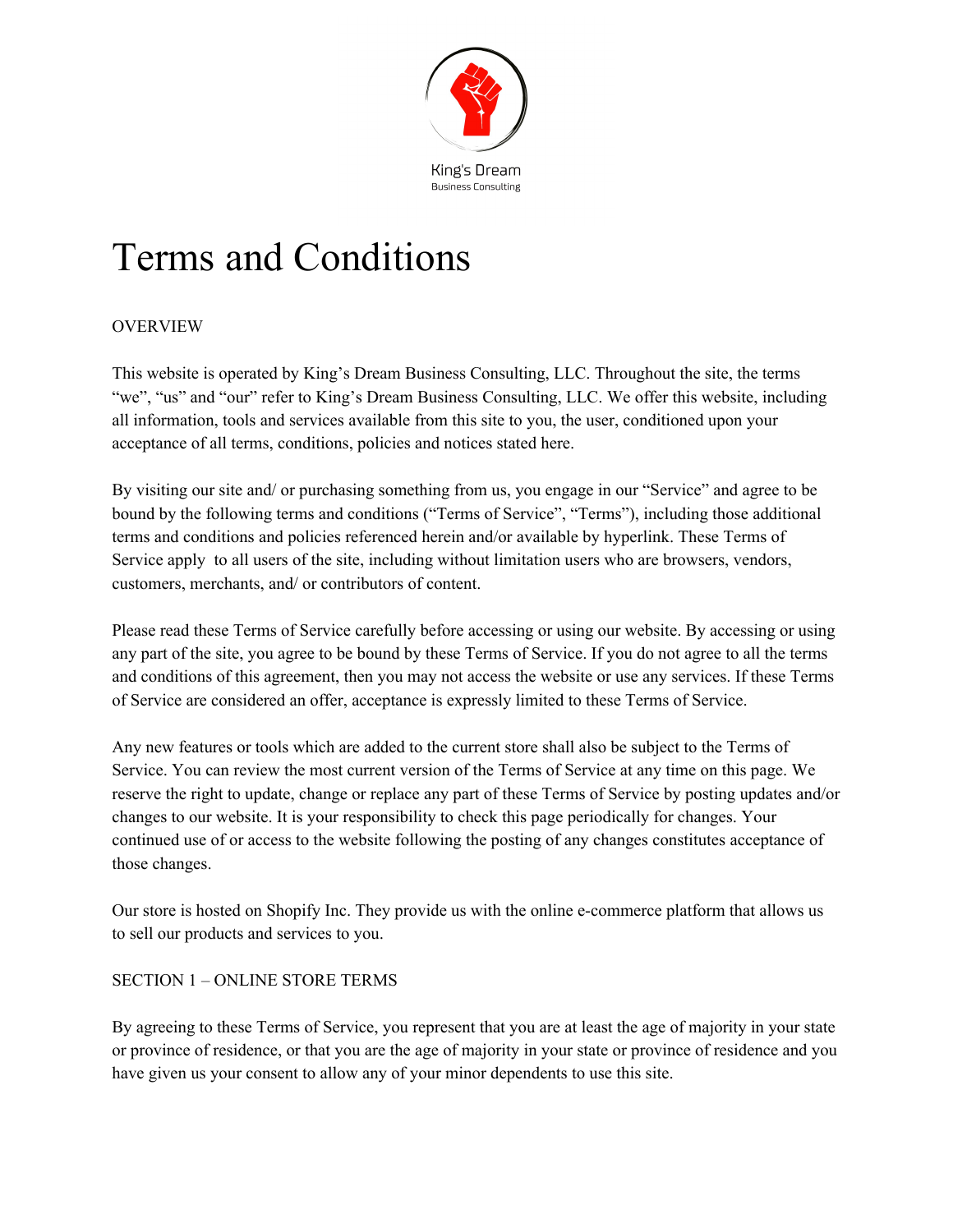You may not use our services for any illegal or unauthorized purpose nor may you violate any laws in your jurisdiction (including but not limited to copyright laws).



You must not transmit any worms or viruses or any code of a destructive nature.

A breach or violation of any of the Terms will result in an immediate termination of your Services.

## SECTION 2 – GENERAL CONDITIONS

We reserve the right to refuse service to anyone for any reason at any time.

You understand that your content (not including credit card information), may be transferred unencrypted and involve (a) transmissions over various networks; and (b) changes to conform and adapt to technical requirements of connecting networks or devices. Credit card information is always encrypted during transfer over networks.

You agree not to reproduce, duplicate, copy, sell, resell or exploit any portion of the Service, use of the Service, or access to the Service or any contact on the website through which the service is provided, without express written permission by us.

The headings used in this agreement are included for convenience only and will not limit or otherwise affect these Terms.

## SECTION 3 – ACCURACY, COMPLETENESS AND TIMELINESS OF INFORMATION

We are not responsible if information made available on this site is not accurate, complete or current. The material on this site is provided for general information only and should not be relied upon or used as the sole basis for making decisions without consulting primary, more accurate, more complete or more timely sources of information. Any reliance on the material on this site is at your own risk.

This site may contain certain historical information. Historical information, necessarily, is not current and is provided for your reference only. We reserve the right to modify the contents of this site at any time, but we have no obligation to update any information on our site. You agree that it is your responsibility to monitor changes to our site.

## SECTION 4 – MODIFICATIONS TO THE SERVICE AND PRICES

Prices for our services are subject to change without notice.

We reserve the right at any time to modify or discontinue the Service (or any part or content thereof) without notice at any time.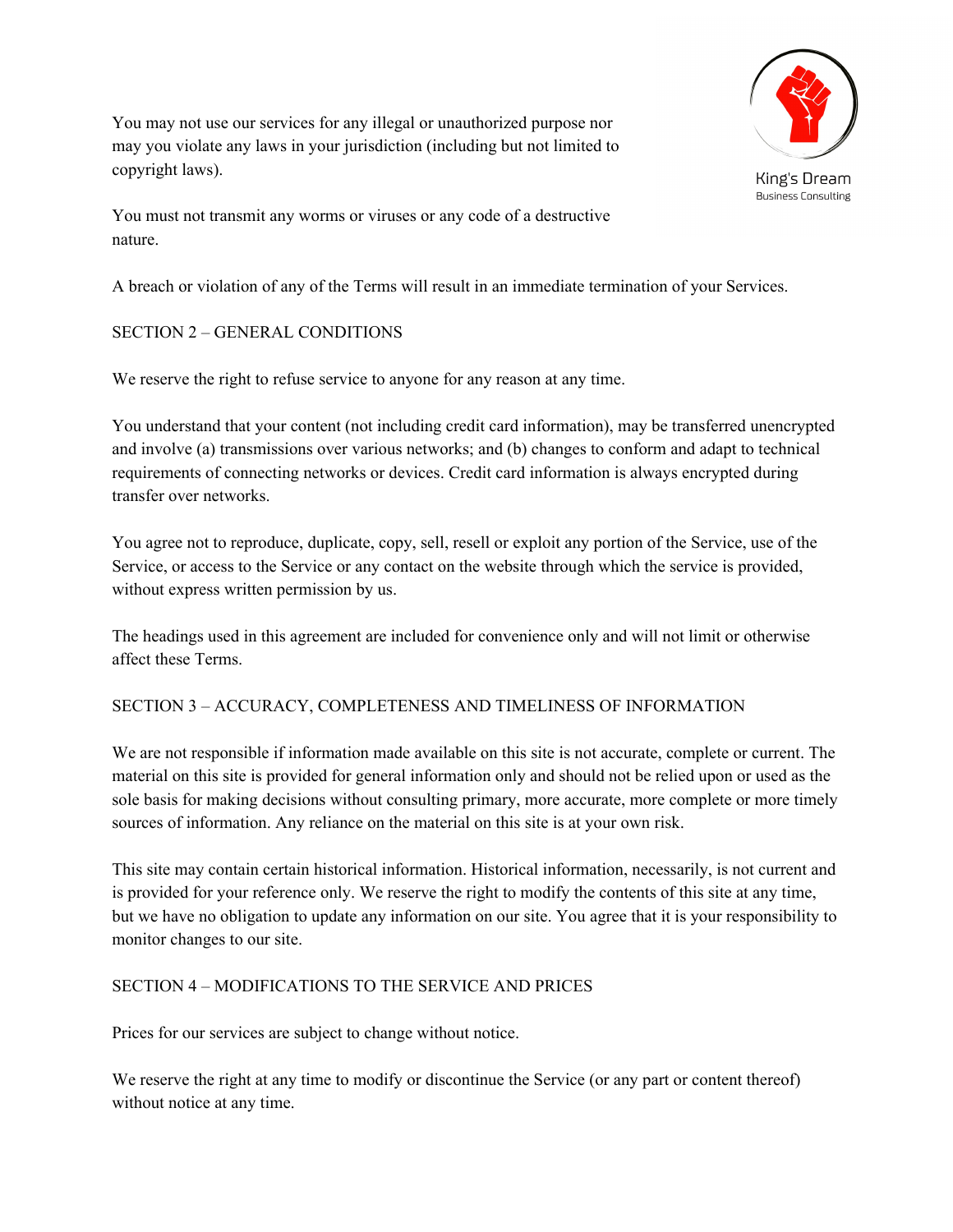

We shall not be liable to you or any third-party for any modification, price change, suspension or discontinuance of the Service.

SECTION 5 – PRODUCTS OR SERVICES (if applicable)

Certain products or services may be available exclusively online through the website. These products or services may have limited quantities and are subject to return or exchange only according to our Return Policy.

We have made every effort to display as accurately as possible the colors and images of our products that appear at the store. We cannot guarantee that your computer monitor's display of any color will be accurate.

We reserve the right, but are not obligated, to limit the sales of our products or Services to any person, geographic region or jurisdiction. We may exercise this right on a case-by-case basis. We reserve the right to limit the quantities of any products or services that we offer. All descriptions of products or product pricing are subject to change at anytime without notice, at the sole discretion of us. We reserve the right to discontinue any product at any time. Any offer for any product or service made on this site is void where prohibited.

We do not warrant that the quality of any products, services, information, or other material purchased or obtained by you will meet your expectations, or that any errors in the Service will be corrected.

## SECTION 6 – ACCURACY OF BILLING AND ACCOUNT INFORMATION

We reserve the right to refuse any order you place with us. We may, in our sole discretion, limit or cancel quantities purchased per person, per household or per order. These restrictions may include orders placed by or under the same customer account, the same credit card, and/or orders that use the same billing and/or shipping address. In the event that we make a change to or cancel an order, we may attempt to notify you by contacting the e-mail and/or billing address/phone number provided at the time the order was made. We reserve the right to limit or prohibit orders that, in our sole judgment, appear to be placed by dealers, resellers or distributors.

You agree to provide current, complete and accurate purchase and account information for all purchases made at our store. You agree to promptly update your account and other information, including your email address and credit card numbers and expiration dates, so that we can complete your transactions and contact you as needed.

#### SECTION 7 – OPTIONAL TOOLS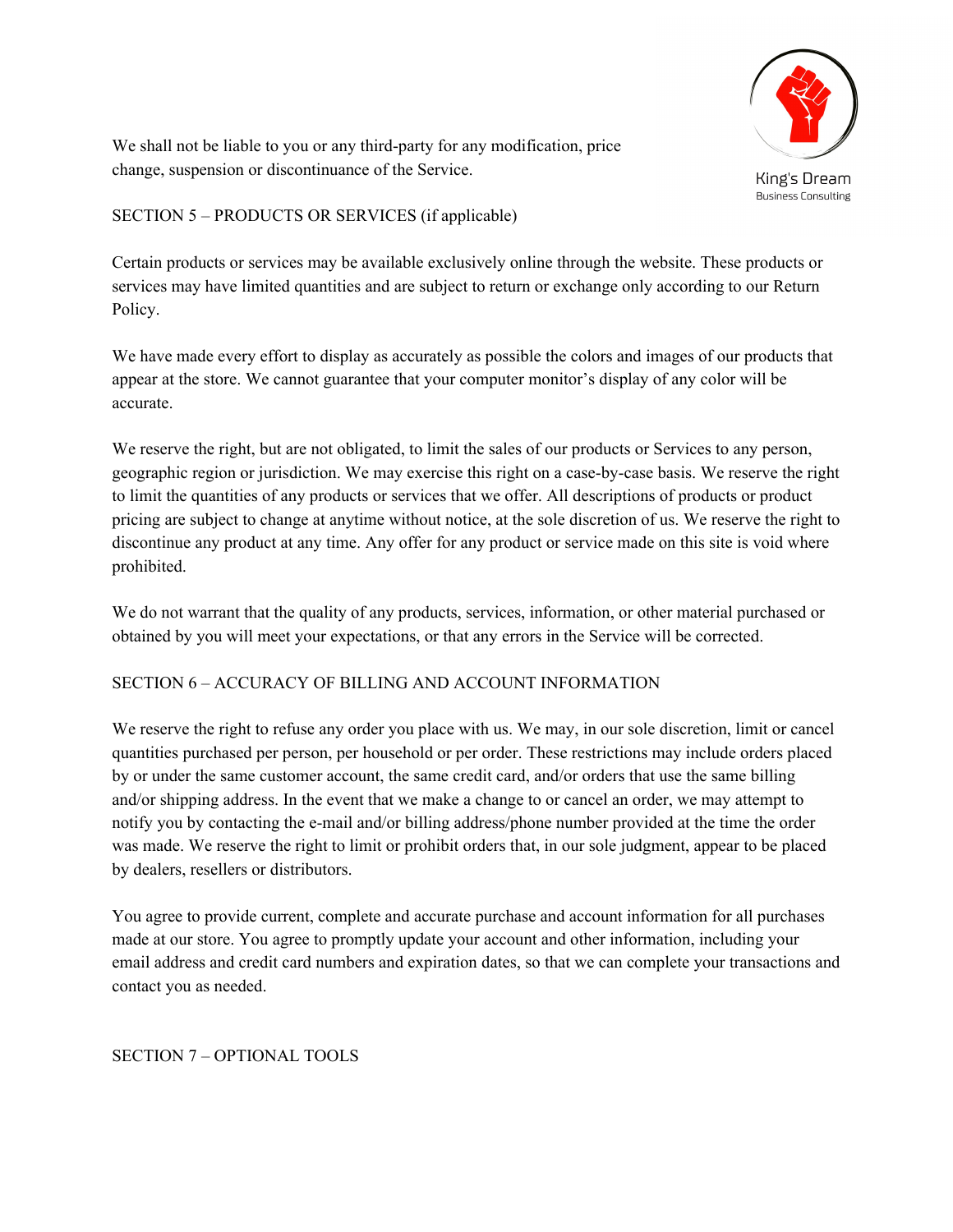We may provide you with access to third-party tools over which we neither monitor nor have any control nor input.



You acknowledge and agree that we provide access to such tools "as is" and "as available" without any warranties, representations or conditions of any kind and without any endorsement. We shall have no liability whatsoever arising from or relating to your use of optional third-party tools.

Any use by you of optional tools offered through the site is entirely at your own risk and discretion and you should ensure that you are familiar with and approve of the terms on which tools are provided by the relevant third-party provider(s).

We may also, in the future, offer new services and/or features through the website (including, the release of new tools and resources). Such new features and/or services shall also be subject to these Terms of Service.

## SECTION 8 – THIRD-PARTY LINKS

Certain content, products and services available via our Service may include materials from third-parties.

Third-party links on this site may direct you to third-party websites that are not affiliated with us. We are not responsible for examining or evaluating the content or accuracy and we do not warrant and will not have any liability or responsibility for any third-party materials or websites, or for any other materials, products, or services of third-parties.

We are not liable for any harm or damages related to the purchase or use of goods, services, resources, content, or any other transactions made in connection with any third-party websites. Please review carefully the third-party's policies and practices and make sure you understand them before you engage in any transaction. Complaints, claims, concerns, or questions regarding third-party products should be directed to the third-party.

#### SECTION 9 – USER COMMENTS, FEEDBACK AND OTHER SUBMISSIONS

If, at our request, you send certain specific submissions (for example contest entries) or without a request from us you send creative ideas, suggestions, proposals, plans, or other materials, whether online, by email, by postal mail, or otherwise (collectively, 'comments'), you agree that we may, at any time, without restriction, edit, copy, publish, distribute, translate and otherwise use in any medium any comments that you forward to us. We are and shall be under no obligation (1) to maintain any comments in confidence; (2) to pay compensation for any comments; or (3) to respond to any comments.

We may, but have no obligation to monitor, edit or remove content that we determine in our sole discretion are unlawful, offensive, threatening, libelous, defamatory, pornographic, obscene or otherwise objectionable or violates any party's intellectual property or these Terms of Service.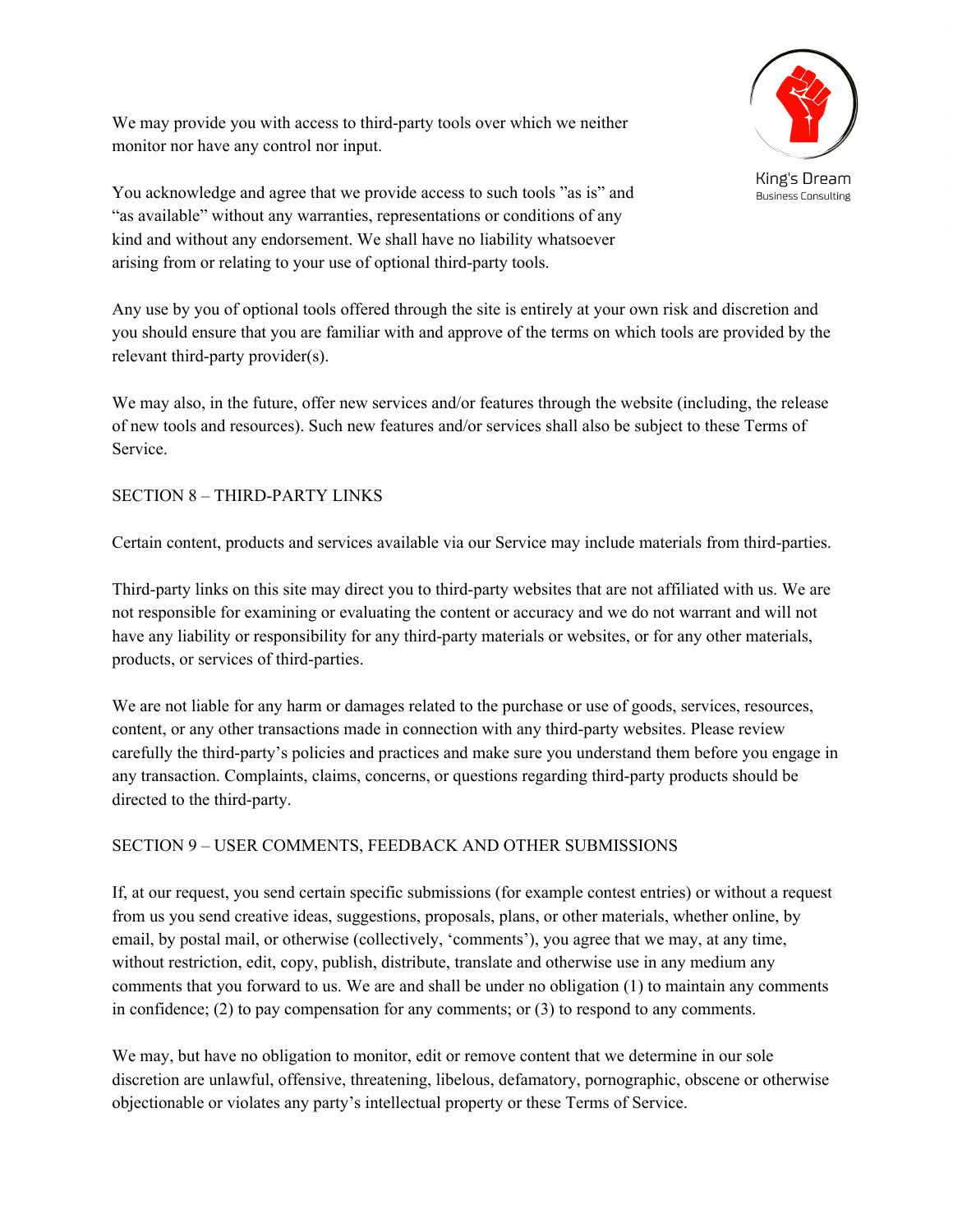

You agree that your comments will not violate any right of any third-party, including copyright, trademark, privacy, personality or other personal or proprietary right. You further agree that your comments will not contain libelous or otherwise unlawful, abusive or obscene material, or contain any computer virus or other malware that could in any way affect the operation

of the Service or any related website. You may not use a false e-mail address, pretend to be someone other than yourself, or otherwise mislead us or third-parties as to the origin of any comments. You are solely responsible for any comments you make and their accuracy. We take no responsibility and assume no liability for any comments posted by you or any third-party.

#### SECTION 10 – PERSONAL INFORMATION

Your submission of personal information through the store is governed by our Privacy Policy. To view our Privacy Policy.

## SECTION 11 – ERRORS, INACCURACIES AND OMISSIONS

Occasionally there may be information on our site or in the Service that contains typographical errors, inaccuracies or omissions that may relate to product descriptions, pricing, promotions, offers, product shipping charges, transit times and availability. We reserve the right to correct any errors, inaccuracies or omissions, and to change or update information or cancel orders if any information in the Service or on any related website is inaccurate at any time without prior notice (including after you have submitted your order).

We undertake no obligation to update, amend or clarify information in the Service or on any related website, including without limitation, pricing information, except as required by law. No specified update or refresh date applied in the Service or on any related website, should be taken to indicate that all information in the Service or on any related website has been modified or updated.

## SECTION 12 – PROHIBITED USES

In addition to other prohibitions as set forth in the Terms of Service, you are prohibited from using the site or its content: (a) for any unlawful purpose; (b) to solicit others to perform or participate in any unlawful acts; (c) to violate any international, federal, provincial or state regulations, rules, laws, or local ordinances; (d) to infringe upon or violate our intellectual property rights or the intellectual property rights of others; (e) to harass, abuse, insult, harm, defame, slander, disparage, intimidate, or discriminate based on gender, sexual orientation, religion, ethnicity, race, age, national origin, or disability; (f) to submit false or misleading information; (g) to upload or transmit viruses or any other type of malicious code that will or may be used in any way that will affect the functionality or operation of the Service or of any related website, other websites, or the Internet; (h) to collect or track the personal information of others; (i) to spam, phish, pharm, pretext, spider, crawl, or scrape; (j) for any obscene or immoral purpose; or (k) to interfere with or circumvent the security features of the Service or any related website, other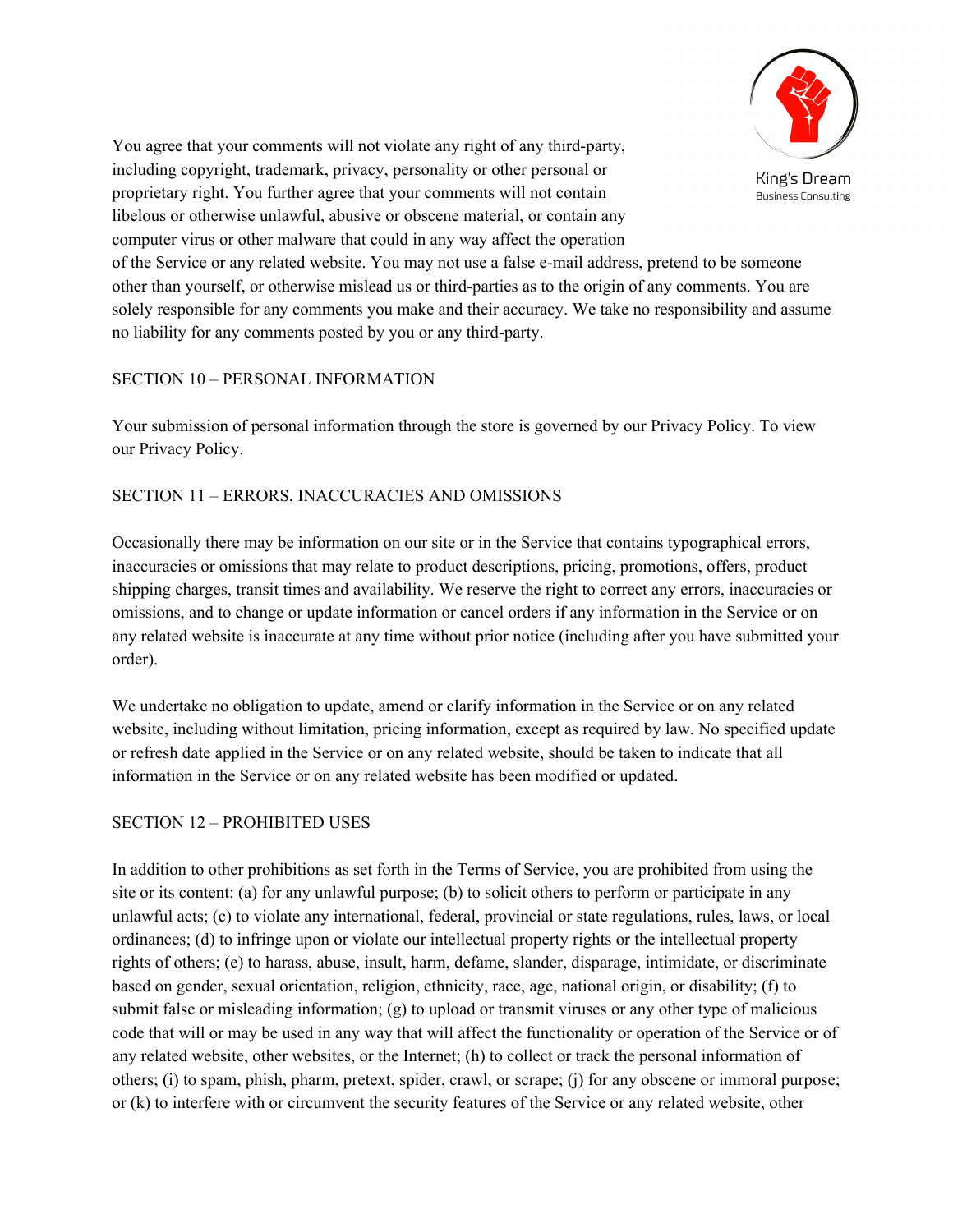

websites, or the Internet. We reserve the right to terminate your use of the Service or any related website for violating any of the prohibited uses.

## SECTION 13 – DISCLAIMER OF WARRANTIES; LIMITATION OF LIABILITY

We do not guarantee, represent or warrant that your use of our service will be uninterrupted, timely, secure or error-free.

We do not warrant that the results that may be obtained from the use of the service will be accurate or reliable.

You agree that from time to time we may remove the service for indefinite periods of time or cancel the service at any time, without notice to you.

You expressly agree that your use of, or inability to use, the service is at your sole risk. The service and all products and services delivered to you through the service are (except as expressly stated by us) provided 'as is' and 'as available' for your use, without any representations, warranties or conditions of any kind, either express or implied, including all implied warranties or conditions of merchantability, merchantable quality, fitness for a particular purpose, durability, title, and non-infringement.

In no case shall Vozni, our directors, officers, employees, affiliates, agents, contractors, interns, suppliers, service providers or licensors be liable for any injury, loss, claim, or any direct, indirect, incidental, punitive, special, or consequential damages of any kind, including, without limitation lost profits, lost revenue, lost savings, loss of data, replacement costs, or any similar damages, whether based in contract, tort (including negligence), strict liability or otherwise, arising from your use of any of the service or any products procured using the service, or for any other claim related in any way to your use of the service or any product, including, but not limited to, any errors or omissions in any content, or any loss or damage of any kind incurred as a result of the use of the service or any content (or product) posted, transmitted, or otherwise made available via the service, even if advised of their possibility. Because some states or jurisdictions do not allow the exclusion or the limitation of liability for consequential or incidental damages, in such states or jurisdictions, our liability shall be limited to the maximum extent permitted by law.

## SECTION 14 – INDEMNIFICATION

You agree to indemnify, defend and hold harmless King's Dream Business Consulting, LLC. and our parent, subsidiaries, affiliates, partners, officers, directors, agents, contractors, licensors, service providers, subcontractors, suppliers, interns and employees, harmless from any claim or demand, including reasonable attorneys' fees, made by any third-party due to or arising out of your breach of these Terms of Service or the documents they incorporate by reference, or your violation of any law or the rights of a third-party.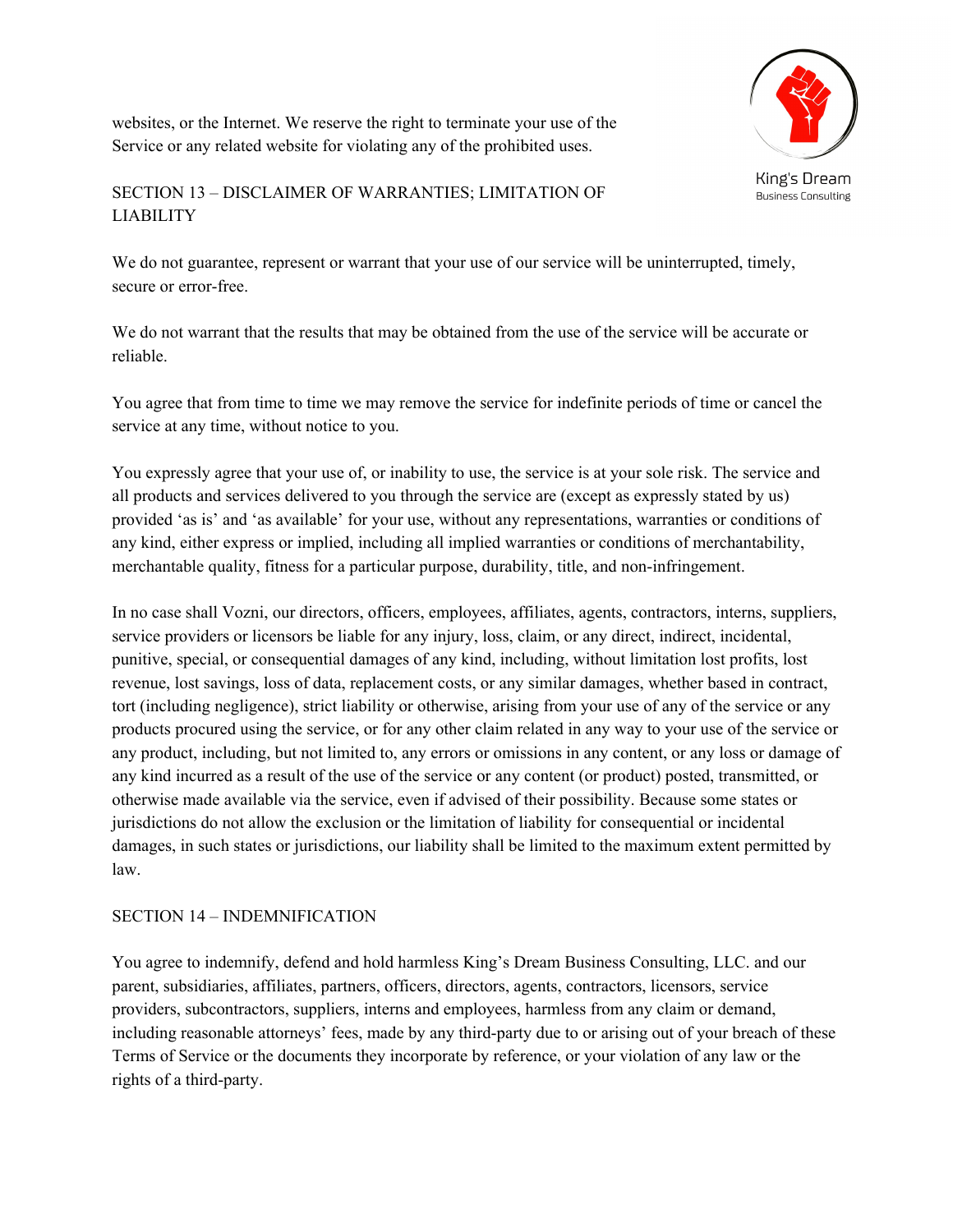#### SECTION 15 – SEVERABILITY



In the event that any provision of these Terms of Service is determined to be unlawful, void or unenforceable, such provision shall nonetheless be enforceable to the fullest extent permitted by applicable law, and the unenforceable portion shall be deemed to be severed from these Terms of Service, such determination shall not affect the validity and enforceability of any other remaining provisions.

#### SECTION 16 – TERMINATION

The obligations and liabilities of the parties incurred prior to the termination date shall survive the termination of this agreement for all purposes.

These Terms of Service are effective unless and until terminated by either you or us. You may terminate these Terms of Service at any time by notifying us that you no longer wish to use our Services, or when you cease using our site.

If in our sole judgment you fail, or we suspect that you have failed, to comply with any term or provision of these Terms of Service, we also may terminate this agreement at any time without notice and you will remain liable for all amounts due up to and including the date of termination; and/or accordingly may deny you access to our Services (or any part thereof).

#### SECTION 17 – ENTIRE AGREEMENT

The failure of us to exercise or enforce any right or provision of these Terms of Service shall not constitute a waiver of such right or provision.

These Terms of Service and any policies or operating rules posted by us on this site or in respect to The Service constitutes the entire agreement and understanding between you and us and govern your use of the Service, superseding any prior or contemporaneous agreements, communications and proposals, whether oral or written, between you and us (including, but not limited to, any prior versions of the Terms of Service).

Any ambiguities in the interpretation of these Terms of Service shall not be construed against the drafting party.

#### SECTION 18 – GOVERNING LAW

These Terms of Service and any separate agreements whereby we provide you Services shall be governed by and construed in accordance with the laws of 4 LEWIS CIR, ARM856688, WILMINGTON, DE, 19804, United States.